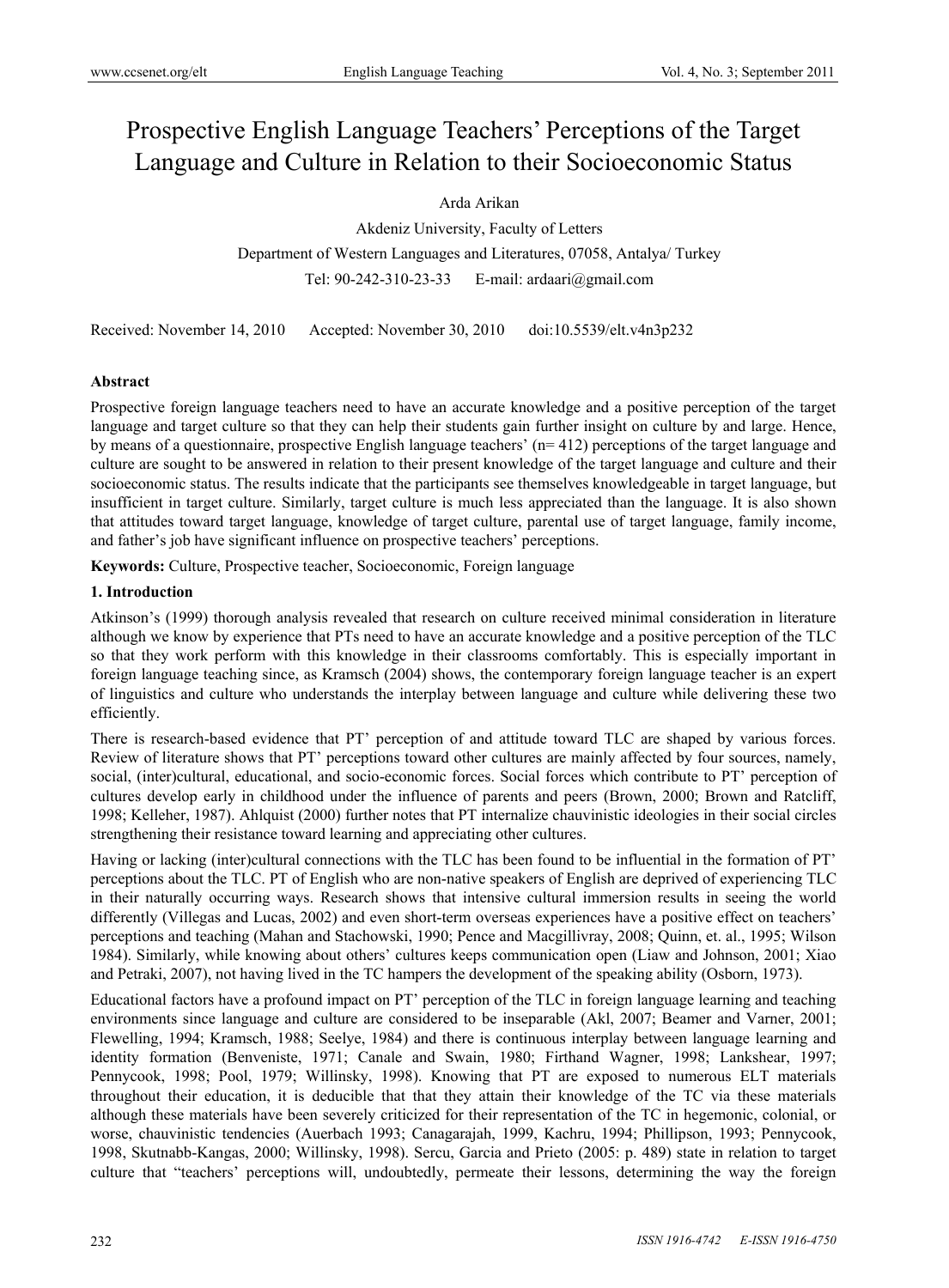culture/s is/are presented and dealt with." Furthermore, attitudes and behaviors acquired by students and PT through direct instruction or modeling provided by their classroom teachers (Malow-Iroff, O'Connor and Bisland, 2007) or colleagues (Freeman, 2002: p. 11) are also known to strengthen their negative or hostile feelings toward other cultures.

Although the effect of socioeconomic status on PT' perceptions of the TC is not well articulated in research literature, it has been shown that students with higher SES demonstrate higher academic achievement (Caldas and Bankston, 2004; Chiu, 2007; Considine and Zappala, 2002; Kan and Tsai, 2005; Tomul, 2008) and enroll in elite universities more than their lower income peers (Li, 2007). It has also been shown that social class, housing, and access to resources have considerable impact on acquisition of value systems as much as on academic achievement (Crnic and Lamberty, 1994; Ichado, 1998). Hill and Sandfort (1995: p. 106) state that low SES is 'an important impediment to physical growth, cognitive development, and socio-emotional development. Similarly, some attention has been paid to how gender, socioeconomic status (SES) and race impact on teachers' identities (Brown *et al.*, 2000). Particular to Turkish society in foreign language contexts, Faas (2008) articulated that coming from working-class families and having less access to the opportunities associated with European life style such as traveling, result in developing nationalistic identities which inevitably lead them to take part in various ethnic divisions and conflicts. However, the relationship between PTs' perceptions of the TLC and their SES in EFL environments is still under-researched; in Castro, Sercu, and Garcia's (2004: p. 94) words, research on "teachers' beliefs concerning the cultural dimension of foreign language education" is "relatively recent." Hence, much research is needed to connect teachers' beliefs with their actual teaching practices since, as Bayyurt (2006: p. 243) concludes, 'the background of individual teachers influences their attitude towards the incorporation of culture into their language teaching.'

Identifying PTs' perceptions of the TLC is necessary since, as Tse (2000: p. 70) has shown, 'one's attitude towards the other (target language) community and beliefs about language learning will help to determine individual differences in success.' Although perceiving the TLC in positive terms will most probably result in increased proficiency in L2 (Brown, 2000), there is pressing need for teacher education curriculum to engage PTs in a discussion about what is needed to help erase the achievement gap for low-income students (Téllez, 2008). Learning a second language is often viewed by EL teachers as threatening to personal and cultural identity (Gray, 2000), arousing a mix of negative feelings including suspicion and distrust of the dominant language and its speakers (Lambert, 1980). However, studying another culture formally becomes, in Rivers' (1981: p. 318) words, 'a liberating experience in that students are encouraged to develop tolerance of other viewpoints and other forms of behavior while understanding better those of their own society or cultural group.' Hence, how individual PTs from different SES come to form perceptions of the TLC is an important topic of study necessitating an analysis of their living conditions and childhood realities both to strengthen research as well as practice. In this present study, PTs' perceptions about TLC are studied in terms of their relationship with their SES. The situation of the PTs, the majority of who do not experience the culture of the TL by direct contact, remains problematic and research should shed light on this problematic facet of second/foreign language teacher education.

Gay and Airasian (2000: p. 38) rightly put that 'a veritable gold mine of research topics arises out of the questions we ask ourselves every day about education'. The major impetus for this research comes from my discussion with my students on the place of culture in English language teaching. I have realized that most of my students (prospective teachers of English) believe that they are either "not knowledgeable in" or are simply "against" the target culture (TC). While reading the reflection papers written by these prospective teachers (PS), I noted that they could write about the ways of teaching culture, but not on what the TC actually meant to them. One of them ended his paper by writing "I love learning and teaching English. But what do I know about the TC? What is there for me to teach?"

As a teacher educator, I wanted to know about the conditions under which these prospective English language teachers come to know about the TC they are going to teach. This question gave birth to the present study which investigates prospective English language teachers' perceptions of the target language and culture (TLC) in relation to their socioeconomic status that might have an effect on this formation. I was especially interested in whether the demographic characteristics and socioeconomic qualities of the participants played an important part in their perception of the TLC. I hypothesized that a thorough analysis of their perception of the language and culture would reveal data-supported evidence that would help locate problems associated with prospective teachers' formation of views of the TC. Such knowledge will not only show the underlying factors affecting students' sentiments toward the TC about which they will be teaching, but it will also give data-based evidence to eradicate such possible negative feelings.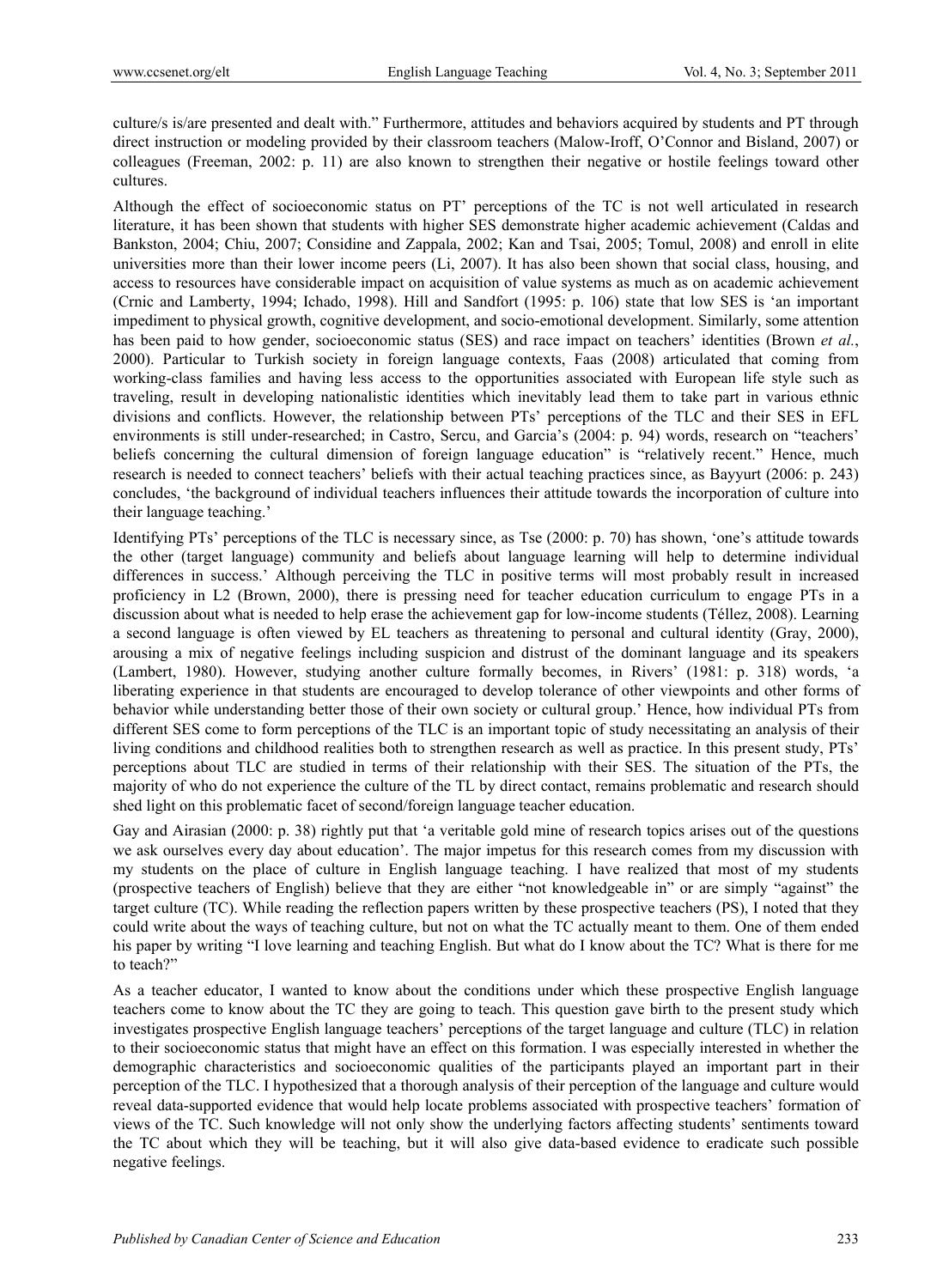The present study probes into the role that PTs' SES plays in their perception of the TLC. In sum, by analyzing questionnaire responses from 412 PTs, I tried to find answers to the following research questions:

- 1. What are PTs' perceptions of TL and TC?
- 2. Is there a relationship between PTs' present knowledge of TLC and their perceptions of TLC?
- 3. Does SES of PTs affect their perceptions of TLC?

#### **2. Methodology**

## *2.1 Study group*

Convenient sampling was used in the selection of the participants (Gay and Airasian, 2000). The participants enrolled at two state universities in Ankara, Turkey during the academic year 2007-2008. In the beginning, 736 PTs filled in the questionnaires and 412 PTs' responses were decided to be included in the final analysis (see the Instruments section for further information). The majority of the participants were females (74.5%) as is typical in this educational context. This sample size is argued to be adequate regardless of the size of the target population since any sample size above 400 provides researchers with 'a safe sample' whose results can be generalized (Gay and Airasian, 2000: p. 135). All of these PTs were fourth year students, currently entering classrooms as practicum teachers.

#### *2.2 Instruments*

Given the fact that a valid instrument to measure the relationship between SES of PTs and their perceptions of the TLC was not available in the research literature, a questionnaire was constructed by the researcher. The questionnaire consisted of 20 multiple choice questions and a Likert-type scale containing 25 questions. The questionnaire gathered information about PTs' educational background, habits, knowledge, perceptions, and views related to the TC in relation to their SES. Single questions aimed to interrogate participants' attitudes toward the TC components with three choices: "I agree, I am neuter, and I do not agree." Hence, the participants were asked to what extent they were positive towards the language use, habits, practices or beliefs that are specific to the target cultures. These statements were general in their scope such as "I enjoy listening to music sung by the target culture singers, I like learning about how people in the target language communities live, I am interested in the culinary arts of the target culture countries, and I want to learn more about the religious beliefs and practices of the target culture communities." The aim of these questions was to find out and stratify the participants' attitude towards TC on the basis of their attitude towards target-culture specific notions.

Each positive response ("I agree") was given 1 point and the total scores were used to measure each respondent's self-reported attitude towards the TC. Hence, each questionnaire weighed 100 points. In the final analysis, each participant's questionnaire with a score above 75 was accepted as filled in by those PTs who are positive towards the TC and the questionnaires with a score below 50 were considered as holding negative perceptions towards the TC. Questionnaires between these values (50-75) are excluded in the final analysis. Hence, a total number of 324 questionnaires were excluded from the final analysis because they were not representative of positive or negative feelings of the participants towards TC. The questionnaires with negative and positive attitudes were then processed to find answers to the research questions specified.

In constructing the questionnaire, a thorough literature review helped deciding on the variables to be included. The socioeconomic factors gathered from review of literature were: a) gender, b) parental income, c) father's job/ profession, d) home environment such as urban, rural or suburban (Duranczyk, Goff and Opitz, 2006) and those added by the researcher were e) TL use in family, and f) current residence status (living with parents or in a dormitory). All of these factors indicating the SES of PTs were used as independent, attribute variables to parse PTs' responses. The Cronbach's alpha coefficient for the part of the questionnaire used in this study was .81, which showed that it could be accepted as a reliable research instrument within the context of the study and for the purposes of the research.

#### *2.3 Analyses*

To answer the research questions, the following analyses were conducted. First, descriptive statistics were attained to understand the general qualities and nature of the data. Non-parametric statistical significance tests were utilized to provide a more comprehensive student profile. The relationship between PTs' perception of TC and individual variables was analyzed by means of a Chi-square test procedure at a selected probability level (p**<** .05). In order to understand the nature of the relationships amongst the variables of SES and prospective teachers' perception of TLC, the findings were cross-tabulated. In this study, PTs' perceptions of TC and TL were studied in relation to the following variables: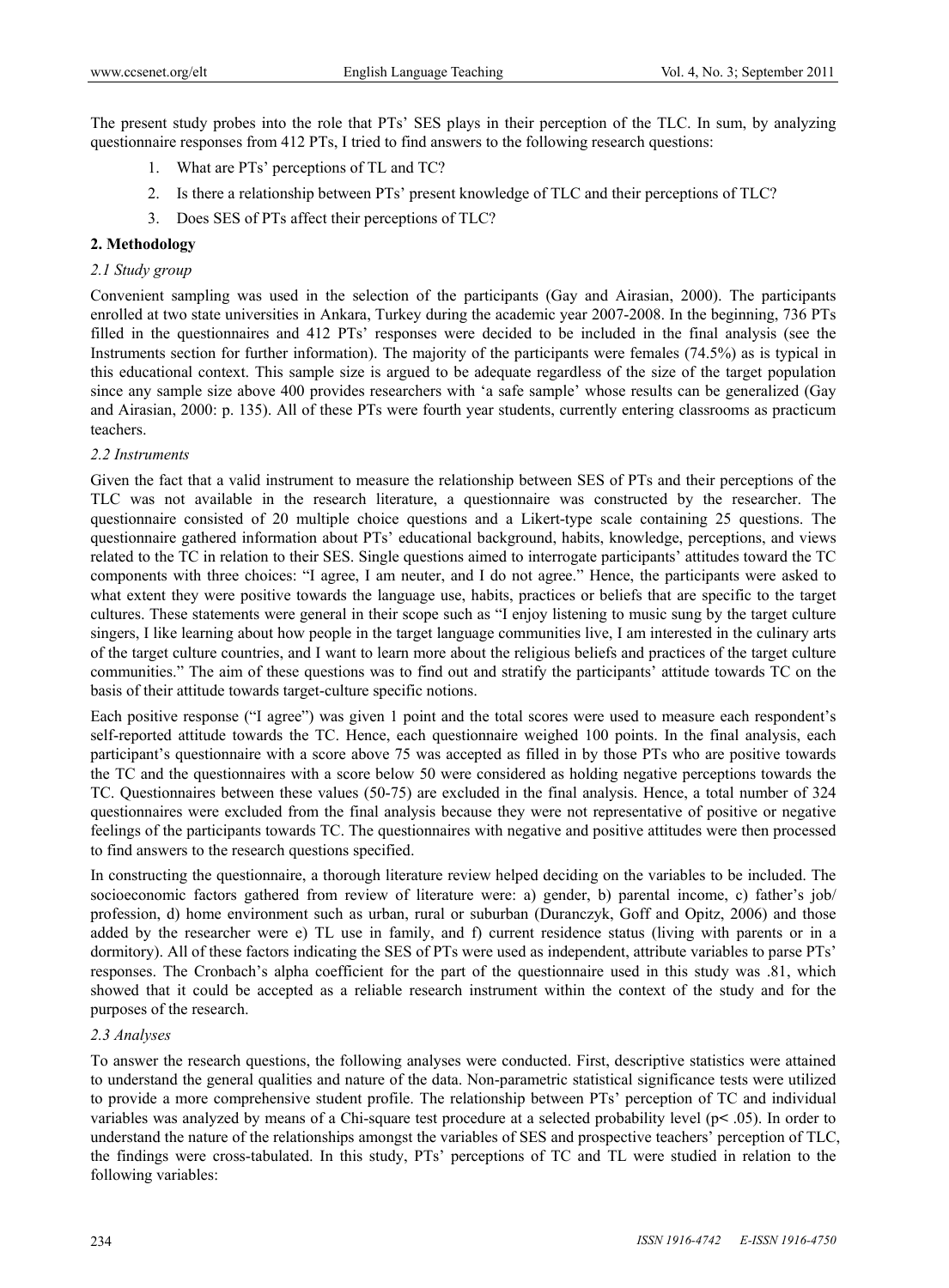- 1. Gender
- 2. Knowledge of TL and TC
	- 2.1. Knowledge of the TLC
	- 2.2. Age of starting to learn TL
	- 2.3. Parental use of TL
- 3. Socioeconomic status
	- 3.1. Family income
	- 3.2. Father's job
	- 3.3. Place of residence during primary education
	- 3.4. Place of residence during university education

## **3. Results**

As can be seen in Table 1, 92.5% of the PTs claim that they have sufficient knowledge of the TL whereas 46.6% claimed to be knowledgeable in the TC. These results show that PTs see themselves knowledgeable in the TL, but insufficient in the TC. It is also noteworthy that the number of PTs who see themselves knowledgeable in the TL is almost twice as large as in TC, showing the great difference between these two areas as perceived by PTs.

## [Table 1]

These results indicate that almost all PTs are positive toward the TL, but are mostly negative toward the TC. The results further show that those who see themselves sufficient in the TLC tend to be more positive toward the TLC. TL sufficient PTs show the greatest appreciation of the TL (100%) and the TC (62.5%). Those who view themselves knowledgeable in the TC are the most positive group toward the TC (58.2%), followed by the not so knowledgeable ones (49.1%). Those who consider themselves not knowledgeable in the TC remain the least positive (33.3%).

## [Table2]

*Age of starting to learn the TL*. PTs who started learning the TL between the ages of 0-6 have the most positive attitude toward the TL (100%) and the TC (80%). The results also indicate that those who started the TL after the age of 15 develop a high degree of appreciation towards the TL (94.6%), but their appreciation of the TC remains the lowest (43.2%). The results further show that although both early and late exposure to the TL may result in developing a positive perception of the TL, late exposure to the TL may result in developing more negative feelings toward the TC.

*Parental use of the TL.* PTs whose parents do not speak the TL are more positive toward the TL (92.7%). However, those whose parents speak the TL developed a more positive perception of the TC (67.9%). These results suggest that parents' use of the TL may positively affect the perception of the PTs toward the TC although the same is not true of the TL since PTs whose parents did not use the TL are more negative toward the TC.

*Family income.* In terms of the relationship between family income and perception of the TLC, the lowest income group (below 500 liras per month) is the least positive group toward the TL (88.6%). The second lowest income group (501-999 liras per month) is the least positive group toward the TC (47.7%). Those with the parental income of more than 1.500 liras are the most positive group toward the TL (92.9%) and the TC (58.2%). These results suggest that lower income groups are less positive toward the TLC. Accordingly, as the family income increases so does the PTs' positive perception of the TC.

*Father's job.* The results show that PTs whose parents are farmers and workers represent the lowest income groups. In terms of the relationship between father's job and perception of the TLC, farmers/ workers/ unemployed are the most negative groups toward the TLC and officials/ self-employed are the most positive group toward the TLC. Father's job is found to be effective in PTs' perception of TC since there is significant difference between the perceptions of farmers' children and the others.

*Place of residence during primary education.* PTs who lived in urban areas during their primary education are the most positive group toward the TL (93.2%) and the TC (49.4%) followed by those who were raised in towns (92.5% for the TL and 41.5% for the TC). The least positive group comes from villages (88.1% for the TL and 40.5% for the TC). These results suggest PT who come from urban areas develop more positive perception of the TLC.

*Place of residence during university education.* PTs who live with their parents are more positive toward the TL (95.8%) and the TC (55.6%). Those who live with their friends are the most negative group toward the TL (88.6%)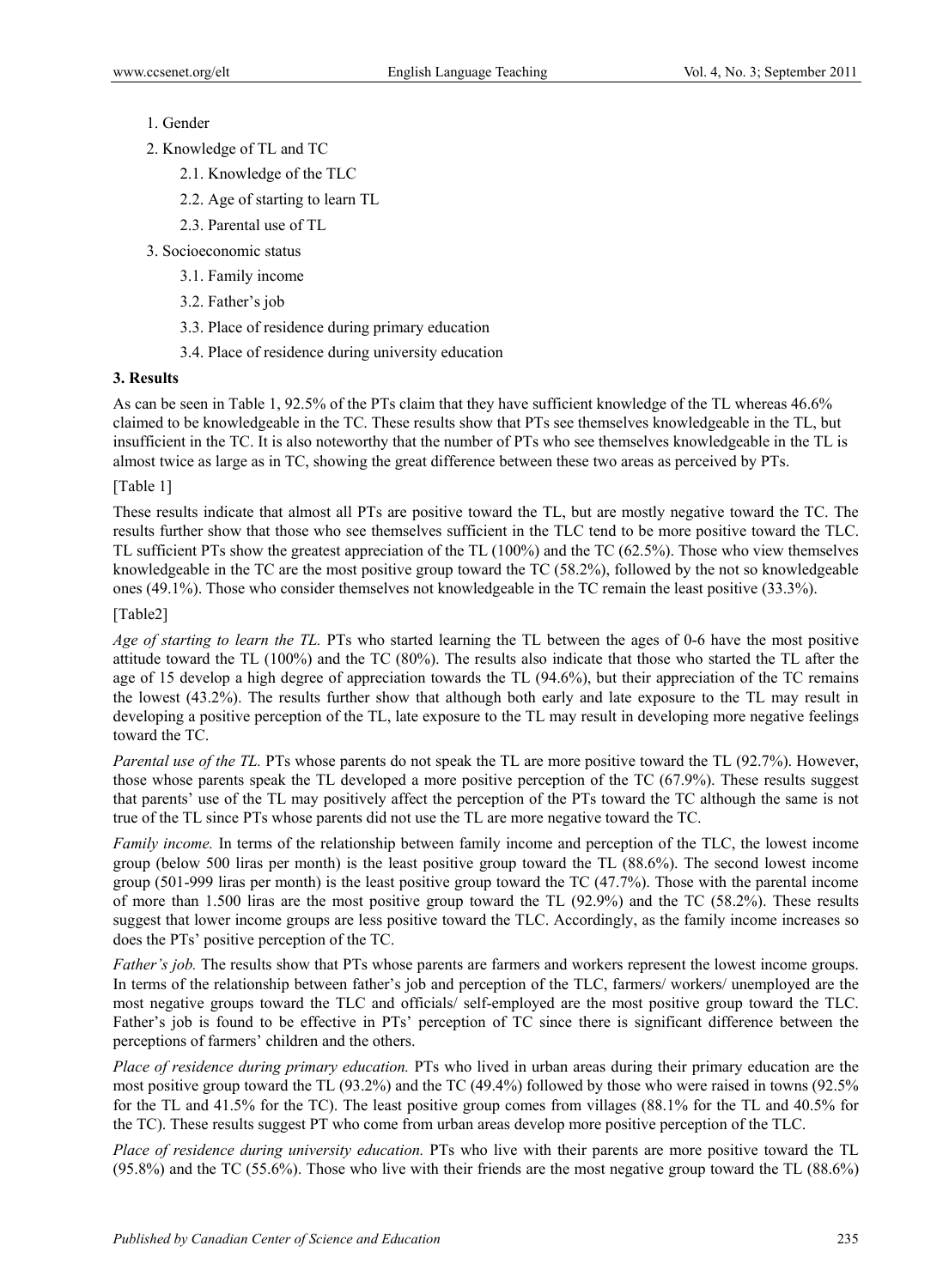and the TC (34.3%). Among those staying in dormitories, students staying in private dormitories are more positive toward TC (52.1%) and those staying in state dormitories are more positive toward the TL (93.5%).

*Correlational findings.* The results show that PTs' perception of the TC is significantly correlated with their perception of the TL (.000), knowledge of the TC (.029), parental use of the TL (.032), family income (.002) and fathers' job (.028).

[Table 3]

## **4. Discussion**

Locating and understanding attitudes of PT toward the TLC is a complex matter largely because of the existence of numerous factors affecting their formation. Although this study offers no definite cause and effect relationship between PT' SES and their present perception of the TLC, some of the findings give an indication of areas that may be helpful in understanding the profiles of PT in relation to the TLC. Such knowledge will help us in planning PT education firstly because an important difference was found between those PT who see themselves knowledgeable in the TC and those who do not. This finding most probably means that PT who feels knowledgeable in the TC may be more likely to appreciate it. Hence, prospective teacher education programs should engage PT with a study of the TC in a way that they feel they are knowledgeable in the TC as teachers of English.

Another conclusion that can be drawn is that PT from a higher income level view the TC in more positive terms whereas those low income groups are the most negative groups toward the TC. Hence, it can be inferred that teacher education programs should especially be concerned with PT coming from lower income groups so that their appreciation and positive perception of the TC increase.

Although no relationship was found between PT' backgrounds in terms of the place of residence (city or village), PT with farming backgrounds hold negative feelings toward the TC in contrast to those whose fathers own private businesses. Along with the numerical evidence that PTs coming from villages are more negative toward the TC than city dwellers, this contrast shows that PTs who come from rural backgrounds need to be exposed to the TC instruction so that their positive perception increases. This is especially important when the numerical evidence supports that farmers make up the majority of low income families.

#### **5. Conclusion**

The fact that much research is needed to understand the place of culture in teacher education is especially important when the contemporary need for developing cross-cultural understanding is considered (Kraus and Sultana, 2008; McFadden, Merryfield, and Barron, 1997; Merryfield, 2000; Merryfield, Jarchow, and Pickert, 1997). It can be concluded that the major contribution of this study lies in its examination of PTs' SES in relation to their perception of the TLC, an area of research that is not yet articulated in literature. This paper provides insights into PT' knowledge and perceptions of the TLC. The current study affirms the importance of studying PTs' perceptions of the TLC in relation to their SES. According to the results of this study, SES of the PT is correlated with their perceptions of the TC. Hence, it can be implied that in order to change their views of culture, SES of PT must be taken into account in the planning and delivery of training and education.

Knowing that teachers' cultural beliefs and knowledge are key to change (Causey, et. al., 2000), any expectation toward building forms of relationships among cultural groups necessitates an understanding and change in teachers' notions of the TLC. As Van Hook (2000: p. 1) further states 'teachers need to carefully examine their world view to determine whether or not unintentional and subtle biases are promoted.' As for teacher education, this need is even more pressing since, as Van Hook (2000: p. 1) argues, 'one role of teacher educators may be to facilitate the development of greater intercultural sensitivity among PT.' Without well-qualified teachers knowledgeable in many aspects of the TC, foreign language classrooms can hardly be considered as learning spaces where language is learned in social contexts.

This study has several limitations. First of all, it looked into only one dimension of culture which can be categorized as national culture whereas culture can be studied from other perspectives, namely, national cultures, gendered cultures, and disciplinary cultures (Kraus and Sultana, 2008). One of the most significant limitations is that PTs worked on the term "culture" without the term's meaning explained to them. Hence, the findings are mainly subjective since it is most probable that each individual PT has their own understanding of TC. Given the fact that the PTs are fourth year students who had taken a variety of courses in which some aspects of the TC in foreign language curriculum might have already been introduced, it is even more probable that they understand the term "culture" as it has specifically been discussed in foreign language teaching. Similarly, the information used in this study is self-reported, and some other socioeconomic factors that may influence PTs' perceptions such as their home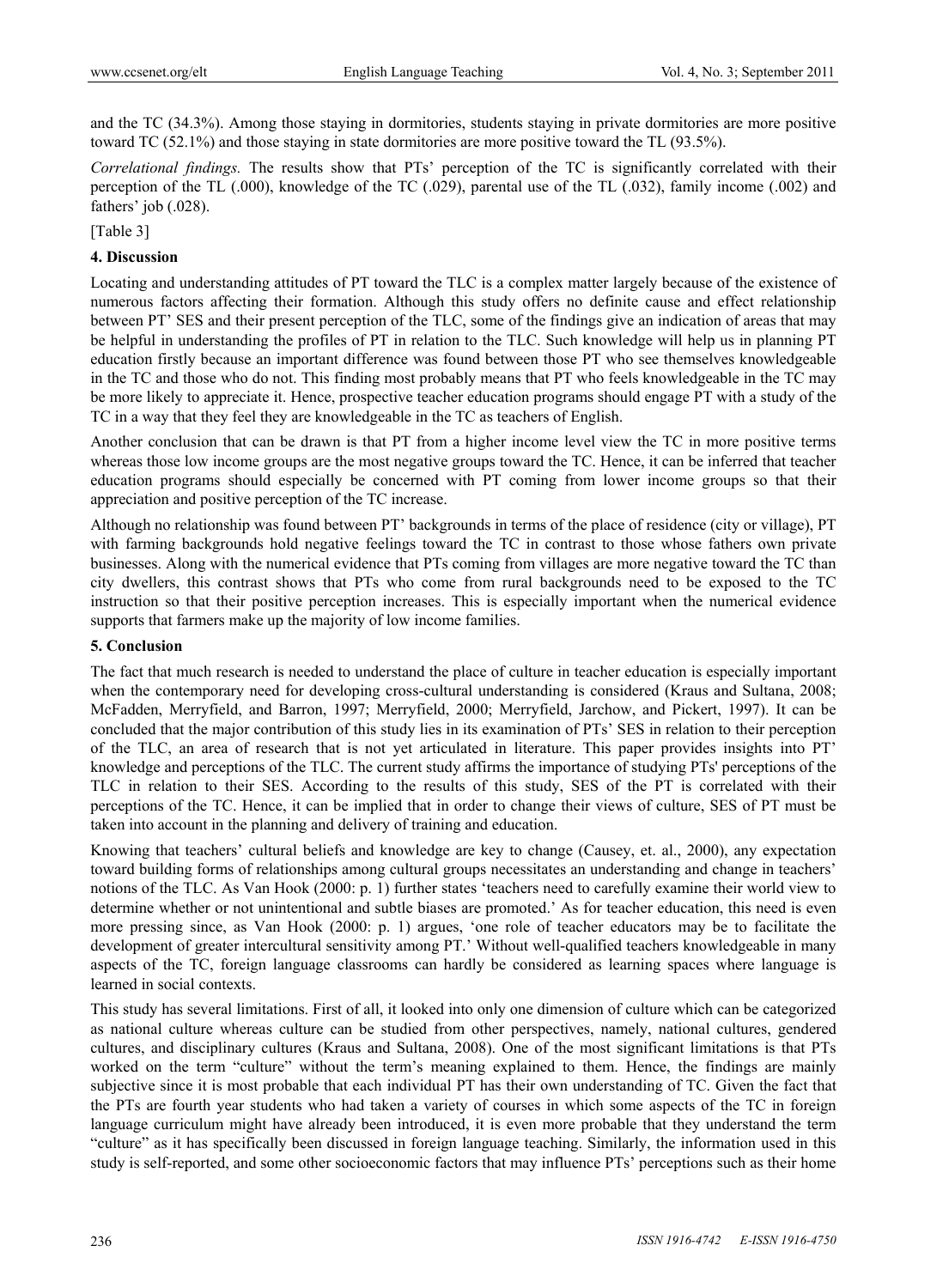language, personality types, family size, parents' educational background, and perceptions about their own culture were not considered.

Another limitation of this study is related to the number of the variables included in the analysis. Although the most important variables that were found in the related literature were included, some other variables such as parents' educational status were not included in the study although parental education was shown to be a denominator of general student achievement (Davis-Kean, 2005). Last but not least, PTs were asked to choose between three statements to understand their knowledge and perception of the TLC, a rather simplistic and subjective method of collecting data on individuals' perceptions. Despite its being simplistic, such a choice is believed to gather the direct position of the PT when he or she faces the term in its natural occurrence. Therefore, because these students had been involved in various discussions on the place of the TC in foreign language teaching, it is believed that they have already formed their position toward the TC which can be expressed in such contexts and by such means. In the face of these limitations, however, and since little research is available on PTs' perceptions of the TLC in relation to their SES, this study may provide insights into teacher education research.

Promoting education and scholarship to improve citizens's language skills in English continues to be of high priority all around the world although its importance in the Meditteranean region is significantly important due to the region's attraction of millions and tourists a year and the economic growth of the countries. The importance of English in the region stems from the rationale that 'countries that use English benefit from the increasingly widespread use of that language for science and scholarship' (Altbach, 2004: p. 3). Culture, in the widespread teaching of English is treated 'as a fifth skill' following the other language skills (Savignon, 1997: p. 250). Studying the effects of and relationships amongst SES of PTs and the constituents of the profession is crucial. Empirical studies conducted in other countries should investigate various aspects and resources of the perceptions of PT. Especially important among these is how PT' perception of the TLC can affect their culture teaching practices, which, in the end, may affect the way we teach the TLC. In that sense, qualitative work on how individual PT come to understand the meaning attributed to the TLC is also important.

From the perspective of curriculum planning, as Bayyurt (2006: p. 235) indicates, there are two dominant views in putting the notion of culture in the curriculum of English language education; the view supporting 'the implementation of a cultural-free curriculum for foreign language teaching' which still remains to be available both in theory as well as in practice. The second view emphasizes the need for attaining 'a global perspective' which forms the basis of the current foreign language teaching methodology characterized by more communicative aims and ways of teaching. Whichever view shapes the practice, there is serious need for curricular changes to be made so that prospective teachers of foreign languages are carefully prepared for the discourses and applications of the TLC in their future classrooms.

#### **References**

Ahlquist, R. (1991). Position and imposition: Power relations in a multicultural foundations class. *Journal of Negro Education*, 60(2), pp. 158-169. doi:10.2307/2295607, http://dx.doi.org/10.2307/2295607

Akl, L. (2007). The implications of Lebanese cultural complexities for education. *Mediterranean Journal of Educational Studies*, 12(2), pp. 91-113.

Alptekin, C., & Alptekin, M. (1984). The question of culture: EFL teaching in non-English speaking countries. *ELT Journal*, 38(1), pp. 14-20. doi:10.1093/elt/38.1.14, http://dx.doi.org/10.1093/elt/38.1.14

Altbach, P. G. (2004). Globalisation and the university: Myths and realities in an unequal world. *Tertiary Education and Management*, 10, pp. 3-25. doi:10.1080/13583883.2004.9967114, http://dx.doi.org/10.1080/13583883.2004.9967114

Atkinson, D. (1999). TESOL and culture. *TESOL Quarterly*, 33(4), pp. 625-654. doi:10.2307/3587880, http://dx.doi.org/10.2307/3587880

Auerbach, E. R. (1993). Reexamining English only in the ESL classroom. *TESOL Quarterly*, 27, pp. 9-30.

doi:10.2307/3586949, http://dx.doi.org/10.2307/3586949

Bayyurt, Y. (2006). Non-native English language teachers' perspective on culture in English as a foreign language classrooms. *Teacher Development*, 10(2), pp. 233-247. doi:10.1080/13664530600773366,

http://dx.doi.org/10.1080/13664530600773366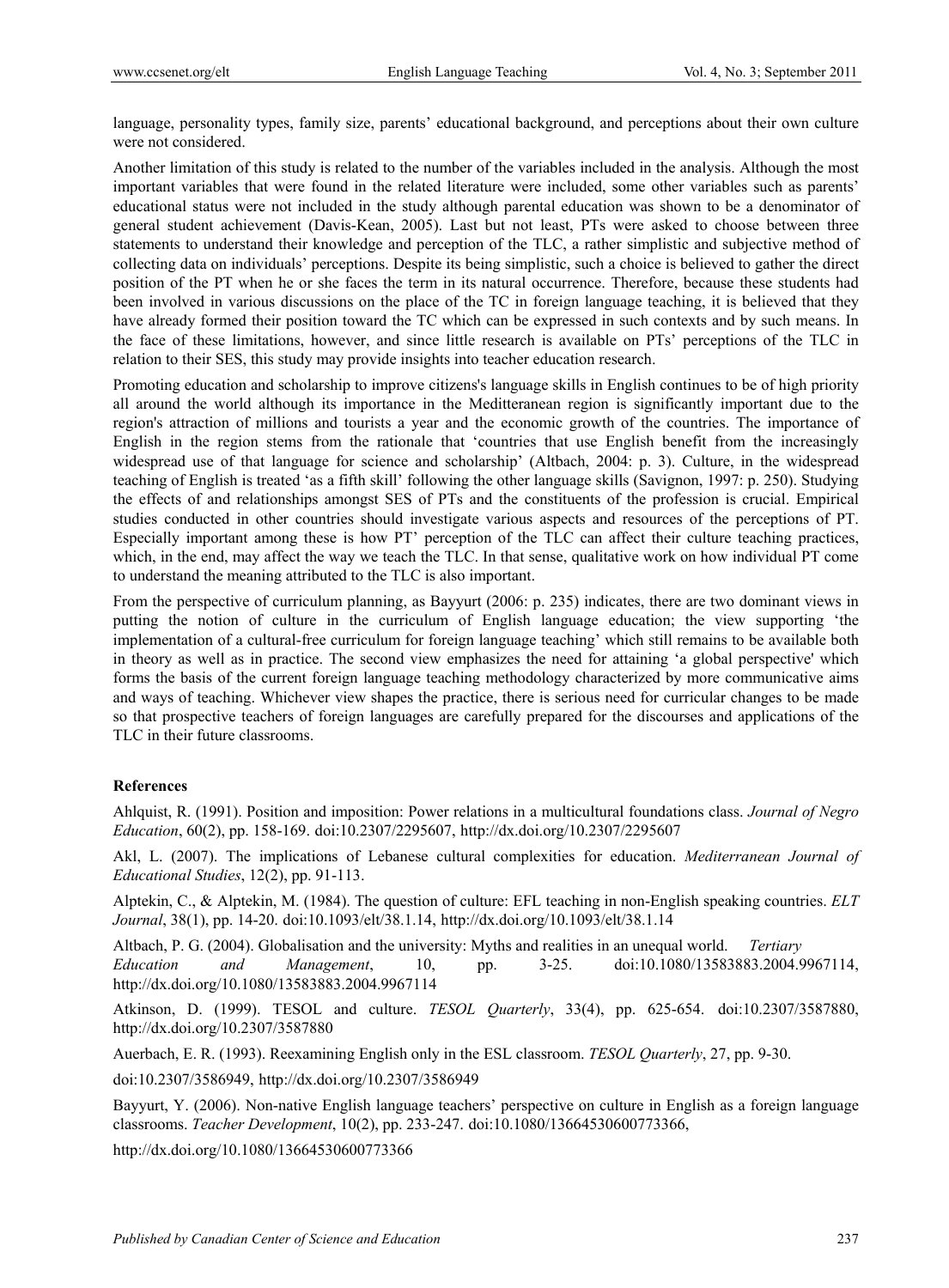Beamer, L., & Varner, I. (2001). *Intercultural communication in the global workplace*. (2<sup>nd</sup> ed.). Boston, MA: McGraw- Hill/ Irwin.

Benveniste, E. (1971). *Problems in general linguistics*. Coral Gables, FL: University of Miami Press.

Brown, H. D. (2000). *Principles of language learning and teaching*. White Plains, NY: Addison Wesley Longman.

Brown, M. C., & Ratcliff, J. L. (1998). Multiculturalism and multicultural curricula in the United States. *Higher Education in Europe*, 23(1), pp. 11-21. doi:10.1080/0379772980230102, http://dx.doi.org/10.1080/0379772980230102

Brown, A., Cervero, R., & Johnson-Bailey, J. (2000). Making the invisible visible: Race, gender and teaching in adult education. *Adult Education Quarterly*, 50(4), pp. 273-288. doi:10.1177/074171360005000402, http://dx.doi.org/10.1177/074171360005000402

Caldas, S.J., & Bankston, C. (2004). Effect of school population socioeconomic status on individual academic achievement. *The Journal of Educational Research*, 90(5), pp. 269- 277.

Canagarajah, A. (1999). *Resisting linguistic imperialism*. Oxford: Oxford University Press.

Canale, M., & Swain, M. (1980), Theoretical bases of communicative approaches to second language teaching and testing. *Applied Linguistics*, 1, pp. 1-47.

doi:10.1093/applin/1.1.1, http://dx.doi.org/10.1093/applin/1.1.1

Carpenter, A. (2000). An ethnographic study of preservice teacher resistance to multiculturalism: Implications for teaching. Paper presented at the meeting of the American Educational Research Association, New Orleans, LA.

Castro, P., Sercu, L., & Garcia, M. C. (2004). Integrating language-and-culture teaching: an investigation of Spanish teachers' perceptions of the objectives of foreign language education. *Intercultural Education,* 15(1), pp. 91-104. doi:10.1080/1467598042000190013, http://dx.doi.org/10.1080/1467598042000190013

Causey, V. E., Thomas, C. D., & Armento, B. J. (2000). Cultural diversity is basically a foreign term to me: the challenges of diversity of preservice teacher education. *Teaching and Teacher Education*, 16(1), pp. 33-45. doi:10.1016/S0742-051X(99)00039-6, http://dx.doi.org/10.1016/S0742-051X(99)00039-6

Chiu, M. M. (2007). Families, economies, cultures, and science achievement in 41 countries: country, school,

and student level analyses. *Journal of Family Psychology,* 21(3), pp. 510-519. doi:10.1037/0893-3200.21.3.510, http://dx.doi.org/10.1037/0893-3200.21.3.510

Clarke, J., & Clarke, M. (1990). Stereotyping in TESOL materials. In B. Harrison (Ed.), *Culture and the language classroom* (pp. 31-44). Hong Kong: Modern English Publications and the British Council.

Cockrell, K., Placier, P., Cockrell D., & Middleton, J. (1999). Coming to terms with 'diversity' and 'multiculturalism' in teacher education: Learning about our students, changing our practice. *Teaching and Teacher Education*, 15, pp. 35–36. doi:10.1016/S0742-051X(98)00050-X, http://dx.doi.org/10.1016/S0742-051X(98)00050-X

Considine, G., & Zappala, G. (2002). The influence of social and economic disadvantage in the academic performance of school students in Australia. *Journal of Sociology*, 38(2), pp. 129-148.

Crnic, K., & Lamberty G. (1994, April). Reconsidering school readiness: Conceptual and applied perspectives. *Early Education and Development* 5(2), 99-105. Retrieved on June 12, 2009 from: http://readyweb.crc.uiuc.edu/library/1994/crnic1.html

Davis- Kean, P. E. (2005). The influence of parent education and family income on child achievement: the indirect role of parental expectations and the home environment. *Journal of Family Psychology,* 19(2), pp. 294-304. doi:10.1037/0893-3200.19.2.294, http://dx.doi.org/10.1037/0893-3200.19.2.294

Duranczyk, I. M., Goff, E., & Opitz, D. L. (2006). Students' experiences in learning centers: Socioeconomic factors, grades, and perceptions of the math center. *Journal of College Reading and Learning*, 36(2), pp. 39-49.

Faas, D. (2008). Constructing identities: the ethno-national and nationalistic identities of white and Turkish students in two English secondary schools. *British Journal of Sociology of Education*, 29(1), pp. 37-48. doi:10.1080/01425690701737440, http://dx.doi.org/10.1080/01425690701737440

Firth, A., & Wagner, J. (1998). SLA property: No trespassing! *Modern Language Journal*, 82, 91– 94. doi:10.2307/328686, http://dx.doi.org/10.2307/328686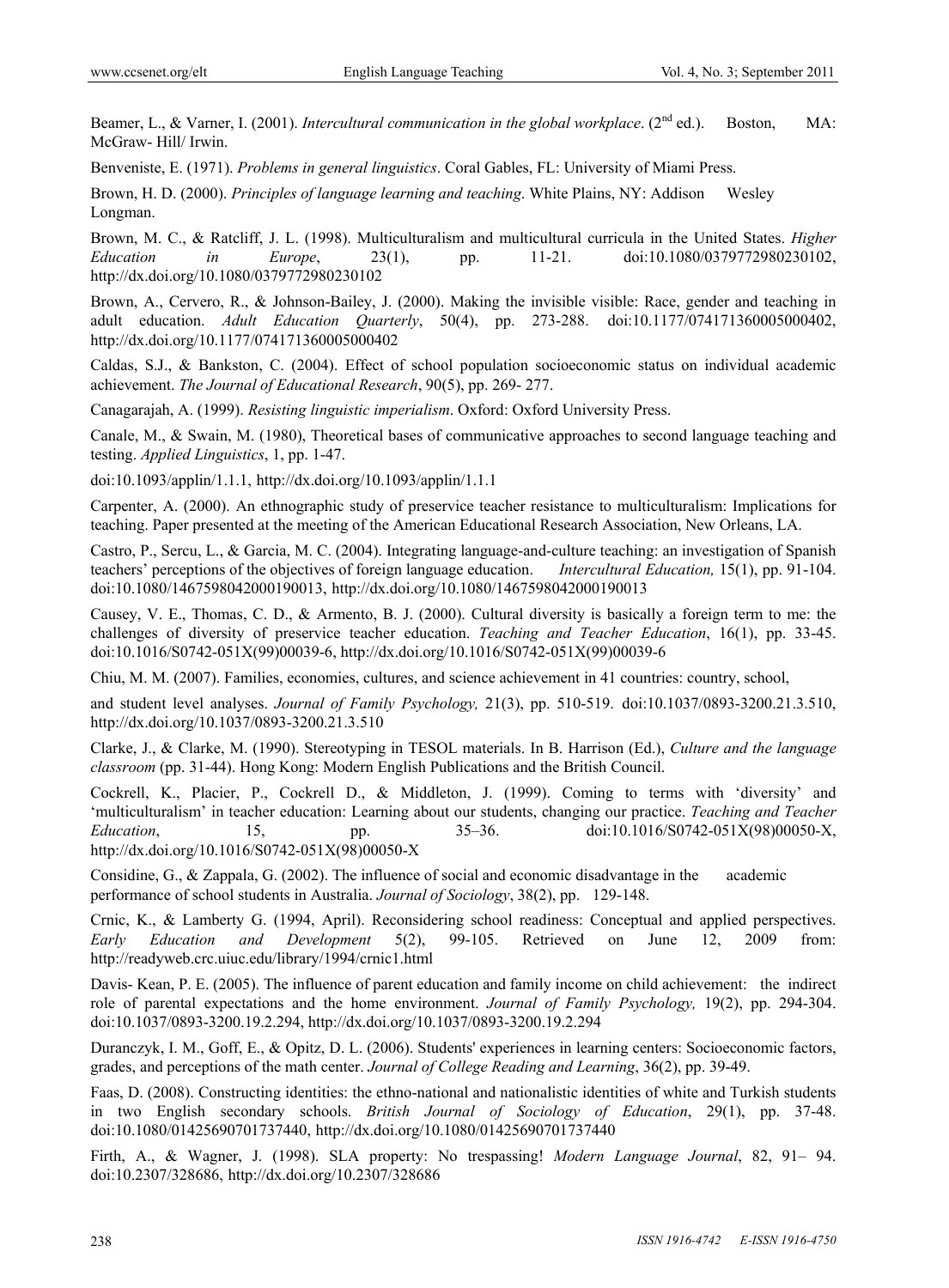Flewelling, J. (1994). The teaching of culture: Some background and some ideas on teaching. NAASP (National Association of Secondary School Principles) Bulletin, 84, NAASP.

Freeman, D. (2002). The hidden side of the work: Teacher knowledge and learning to teach. A perspective from North American educational research on teacher education in English language teaching. *Language Teaching*, 35, pp. 1-13. doi:10.1017/S0261444801001720, http://dx.doi.org/10.1017/S0261444801001720

Gay, L. R., & Airasian, P. (2000). *Educational research: Competencies for analysis and application* (6th Ed.). Upper Saddle River, NJ: Merrill. doi:10.1093/elt/54.3.274, http://dx.doi.org/10.1093/elt/54.3.274

Gray, J. (2000). The ELT coursebook as cultural artifact: How teachers censor and adapt. *ELT Journal*, 54(3), pp. 274-283.

Hill, M. S., & Sandford, J. R. (1995). Effects of childhood poverty on productivity later in life: Implications for public policy. *Children and Youth Services Review*, 17 (1/2), pp. 91-126. doi:10.1016/0190-7409(95)00005-W, http://dx.doi.org/10.1016/0190-7409(95)00005-W

Ichado, S. M. (1998). Impact of broken home on academic performance of secondary school students in English Language. *Journal of Research in Counseling Psychology,* 4(1), pp. 84-87.

Kachru, B. B. (1994). World Englishes: Approaches, issues and resources. In H. D. Brown & S. Gonzo (Eds.), *Readings on second language acquisition*. New York: Prentice-Hall.

Kan, K., & Tsai, W. D. (2005). Parenting practices and children's education outcomes. *Economics of Education Review*, 24(1), pp. 29–43.

doi:10.1016/j.econedurev.2004.04.006, http://dx.doi.org/10.1016/j.econedurev.2004.04.006

Kelleher, R. R. (1987). Attitude change during cross-cultural student teaching. *International Education*, 17(1), pp. 5-13.

Kramsch, C. (1988). The cultural discourse of foreign language textbooks. In A. Singerman (ed.), *Toward a New Integration of Language and Culture*. Middlebary, VT: Northeast Conference on the Teaching of Foreign Languages.

Kramsch, C. (2004). The language teacher as go-between. Utbildning & Demokrati. *Tidskrift för didaktik och utbildningspolitik*, 13(3), pp. 37–60.

Kraus, K., & Sultana R. G. (2008). Problematising 'cross-cultural' collaboration: Critical incidents in higher education settings. *The Mediterranean Journal of Educational Studies*, 13(1), 59-83. Retrieved on January 27, 2008 from http://www.um.edu.mt/\_\_data/assets/pdf\_file/0008/47663/Kraus\_Sultana\_13\_1\_2008.pdf

Lambert, W. E. (1980). The social psychology of language: A perspective for the 1980s. In *Language: Social psychological perspectives*, H. Giles, W. Peter Robinson, & Philip M. Smith (Eds.). Oxford: Pergamon

Press, pp. 415-424.

Lankshear, C. (1997). *Changing literacies*. Buckingham: Open University Press.

Li, W. (2007). Family background, financial constraints and higher education attendance in China. *Economics of Education Review*, 26(6), pp. 725-735.

Liaw, M. L. & Johnson, R. J. (2001). E-mail writing as a cross-cultural learning experience. *System*, 29(2), pp. 235-251.

Mahan, J. M., & Stachowski, L. L. (1990). New horizons: Student teaching abroad to enrich understanding of diversity. *Action in Teacher Education*, 12(3), pp. 13-21.

Malow-Iroff, M. S., O'Connor, E. A., & Bisland, B. M. (2007). Intention to return: Alternatively certified teachers' support, ideology and efficacy beliefs. *Teacher Development*, 11(3), pp. 263- 275. doi:10.1080/13664530701644573, http://dx.doi.org/10.1080/13664530701644573

McFadden, J., Merryfield, M. M., & Barron, K. R. (1997). *Multicultural and global /international education: Guidelines for programs in teacher education*. Washington, DC: American Association for Colleges of Teacher Education.

Merryfield, M. M. (2000). Why aren't teachers being prepared to teach for diversity, equity, and global interconnectedness? A study of lived experiences in the making of multicultural and global educators. *Teaching and Teacher Education, Vol.* 16, pp. 429-443. doi:10.1016/S0742-051X(00)00004-4, http://dx.doi.org/10.1016/S0742-051X(00)00004-4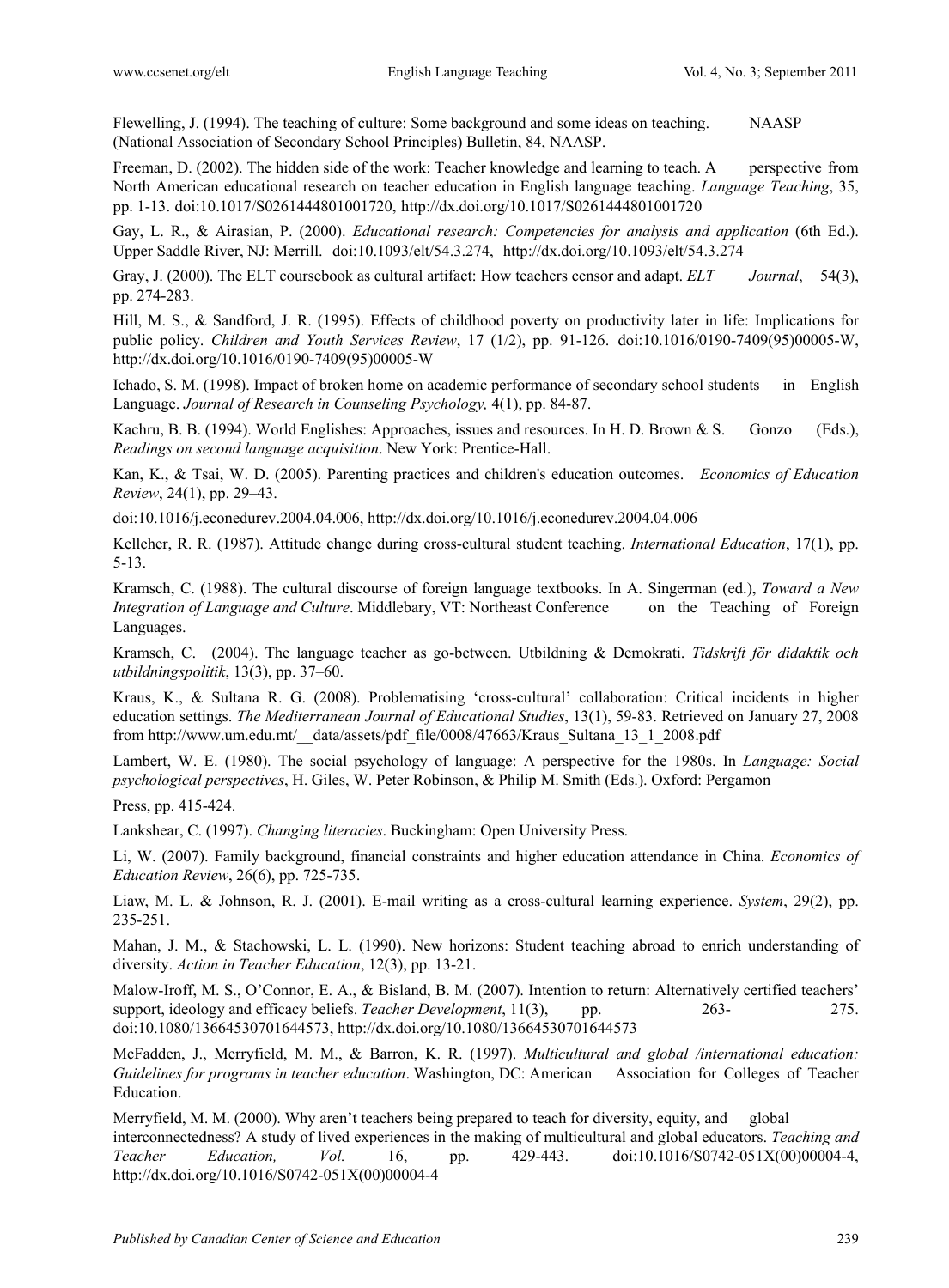Merryfield, M. M., Jarchow, E., & Pickert, S. (1997). *Preparing teachers to teach global perspectives: A handbook for teacher educators*. Thousand Oaks, CA: Corwin Press.

Osborn, L. R. (1973). Language, poverty, and the North American Indian. In *Language and poverty: Perspectives on a theme*, Frederick Williams (Ed.). Chicago: Rand McNally College, pp. 229-247.

Pence, H. M. & Macgillivray, I. K. (2008). The impact of an international field experience on preservice teachers. *Teaching and Teacher Education*, 24(1), pp. 14-25. doi:10.1016/j.tate.2007.01.003, http://dx.doi.org/10.1016/j.tate.2007.01.003

Pennycook, A. (1999). *English and the discourses of colonialism*. NY: Routhledge.

Phillipson, R. (1992). *Linguistic imperialism*. Oxford: Oxford University Press.

Pool, J. (1979). Language planning and identity planning. *International Journal of the Sociology of Language*, 20, pp. 5-22. doi:10.1515/ijsl.1979.20.5, http://dx.doi.org/10.1515/ijsl.1979.20.5

Quinn, L. F., Barr, H., McKay, J.W., Jarchow, E., & Powell, R. R. (1995). International student teaching: New Zealand and the United States perspectives on schooling. *Action in Teacher Education*, 27(2), pp. 18-27.

Rivers, W. M. (1981). *Teaching foreign language skills*. (2nd ed.). Chicago: The University of Chicago Press.

Savignon, S. J. (1997). *Communicative competence: Theory and classroom practice*. (2<sup>nd</sup> ed.). New York: The McGraw-Hill Companies.

Sercu, L., Garica, M. C. M., & Prieto. C. (2005). Culture Learning from a Constructivist Perspective. An Investigation of Spanish Foreign Language Teachers' Views. *Language and Education*, 19(6), pp. 483-495.

doi:10.1080/09500780508668699, http://dx.doi.org/10.1080/09500780508668699

Skutnabb-Kangas, T. (2000). *Linguistic genocide in education- or worldwide diversity and human rights*. Mahwah, NJ: Lawrence Erlbaum.

Seelye, H. (1984). *Teaching Culture: Strategies for Intercultural Communication* (2nd ed.). Lincolnwood, IL: National Textbook Company.

Téllez, K. (2008). What student teachers learn about multicultural education from their cooperating teachers. *Teaching and Teacher Education*, 24(1), pp. 43-58. doi:10.1016/j.tate.2006.07.014, http://dx.doi.org/10.1016/j.tate.2006.07.014

Tomul, E. (2008). The relative effects of family socio-economic characteristics on participation in education in Turkey. *Eurasian Journal of Educational Research,* 8(30), pp. 153-168.

van Hook, C. W. (2000). Preparing teachers for the diverse classroom: A developmental model of intercultural sensitivity. Issues in Early Childhood Education: Curriculum, teacher education, and dissemination of information: Proceedings of the Lilian Katz Symposium. Champaign, IL.

Villegas, A. M., & Lucas, T. (2002). *Educating culturally responsive teachers: A coherent approach*. Ithaca, NY: SUNY Press.

Willinsky, J. (1998). *Learning to divide the world: Education at empire's end*. Minneapolis: University of Minnesota Press.

Wilson, A. H. (1984). Teachers as short-term international sojourners: Opening windows on the world. *The Social Studies*, May/June, pp. 153-157. doi:10.1080/00377996.1984.10114440, http://dx.doi.org/10.1080/00377996.1984.10114440

Xiao, H., & Petraki, E. (2007). An investigation of Chinese students' difficulties in intercultural communication and its role in ELT. Journal of Intercultural Communication, 13. Retrieved on January 27, 2008 from http://www.immi.se/intercultural/nr13/petraki.htm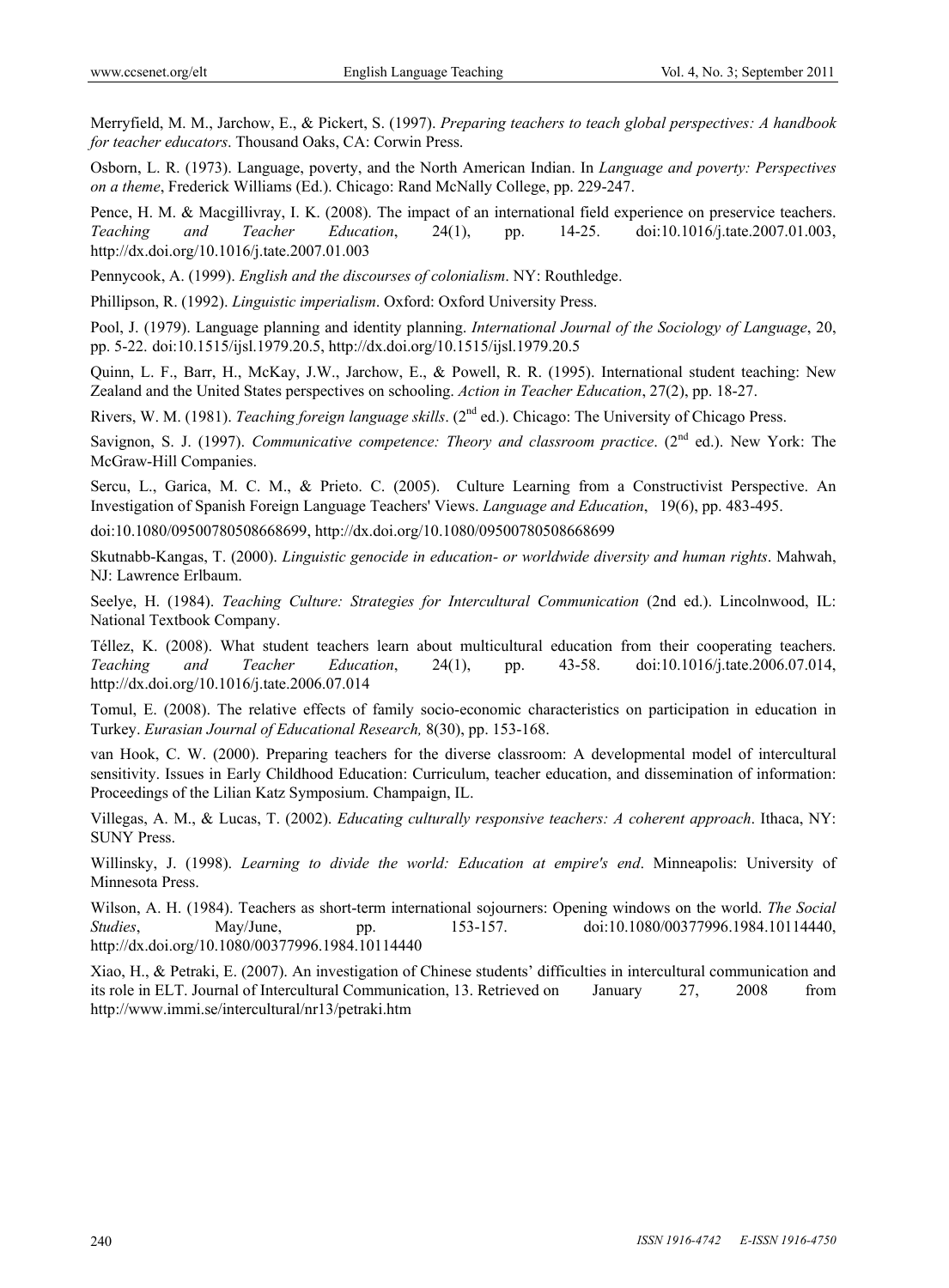## Table 1. Knowledge and attitudes of PTs

|                        | Perception<br>n |     | $\frac{0}{0}$ |  |
|------------------------|-----------------|-----|---------------|--|
| Knowledge of the TL    | Sufficient      | 341 | 82.8          |  |
|                        | Insufficient    | 71  | 17.2          |  |
| Knowledge of the TC    | Sufficient      | 79  | 19.2          |  |
|                        | Insufficient    | 333 | 80.8          |  |
| Attitude toward the TL | Positive        | 381 | 92,5          |  |
|                        | Negative        | 31  | 7,5           |  |
| Attitude toward the TC | Positive        | 192 | 46,6          |  |
|                        | Negative        | 220 | 53,4          |  |

Table 2. Prospective teachers' attitudes toward the TL and TC in relation to the variables

|                                  | THE TL          |                          | TC              |                  |
|----------------------------------|-----------------|--------------------------|-----------------|------------------|
|                                  | Positive $(\%)$ | Negative $(\% )$         | Positive $(\%)$ | Negative $(\% )$ |
| Gender                           |                 |                          |                 |                  |
| Female                           | 93.2            | 6.8                      | 48.5            | 51.5             |
| Male                             | 90.5            | 9.5                      | 41              | 59               |
| Age of starting to learn the TL  |                 |                          |                 |                  |
| $0-6$                            | 100             | $\overline{\phantom{a}}$ | 80              | 20               |
| $7 - 11$                         | 88              | 12                       | 51.8            | 48.2             |
| $12 - 15$                        | 93.4            | 6.6                      | 44.9            | 55.1             |
| $15 +$                           | 94.6            | 5.4                      | 43.2            | 56.8             |
| Parental use of the TL           |                 |                          |                 |                  |
| Yes                              | 89.3            | 10.7                     | 67.9            | 32.1             |
| No                               | 92.7            | 7.5                      | 45.1            | 54.9             |
| Family income                    |                 |                          |                 |                  |
| $0 - 500$                        | 88.6            | 11.4                     | 47.7            | 52.3             |
| 501-999                          | 91.1            | 8.9                      | 33.3            | 66.7             |
| 1000-1499                        | 94.6            | 5.4                      | 49.7            | 50.3             |
| $1500+$                          | 92.9            | 7.1                      | 58.2            | 41.8             |
| Father's job                     |                 |                          |                 |                  |
| Farmers                          | 25              | 75                       | 28.6            | 71.4             |
| Officials                        | 94.1            | 5.9                      | 54              | 46               |
| Self-employed                    | 91.0            | $\mathbf{Q}$             | 44.1            | 55.9             |
| Unemployed                       | 91.7            | 8.3                      | 41.7            | 58.3             |
| Workers                          | 97.4            | 2.6                      | 39.5            | 60.5             |
| Place of residence (primary ed.) |                 |                          |                 |                  |
| Village                          | 88.1            | 11.9                     | 40.5            | 59.5             |
| Town                             | 92.5            | 7.5                      | 41.5            | 58.5             |
| City                             | 93.2            | 6.8                      | 49.4            | 50.6             |
| Place of residence (university)  |                 |                          |                 |                  |
| House with family                | 95.8            | 4.2                      | 55.6            | 44.4             |
| House with friends               | 88.6            | 11.4                     | 34.3            | 65.7             |
| State dormitories                | 93.5            | 6.5                      | 41.9            | 58.1             |
| Private dormitories              | 91.8            | 8.2                      | 52.1            | 47.9             |